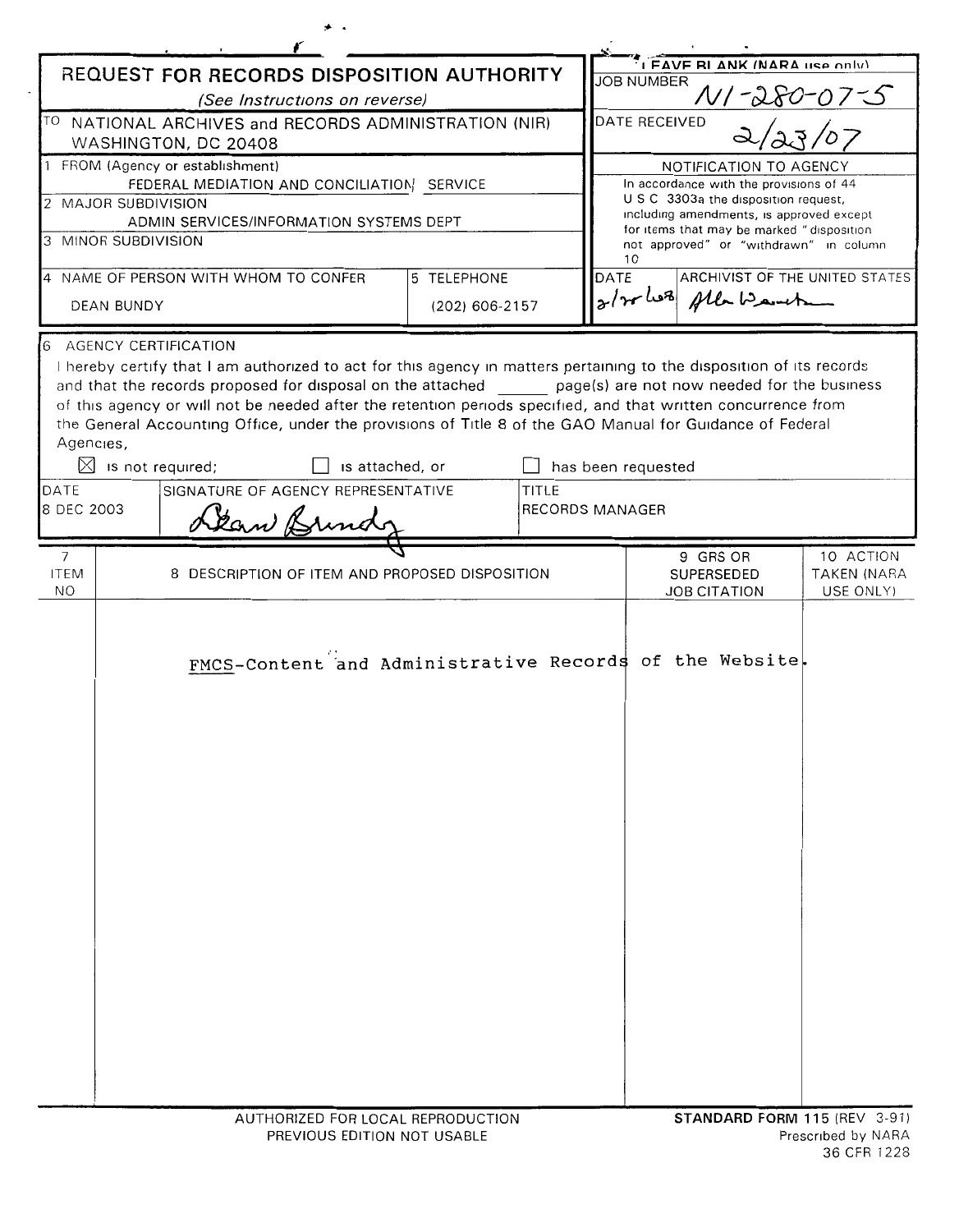## Retention Schedule for Content and Administrative Records of the FMCS Website

 $\label{eq:2} \mathcal{L}_{\frac{1}{2},\frac{1}{2}}\left(\frac{1}{2}\right) \mathcal{L}_{\frac{1}{2},\frac{1}{2}}\left(\frac{1}{2}\right) \mathcal{L}_{\frac{1}{2},\frac{1}{2}}\left(\frac{1}{2}\right) \mathcal{L}_{\frac{1}{2},\frac{1}{2}}\left(\frac{1}{2}\right)$ 

 $\tilde{\mathcal{F}}$ 

 $\sim 10^7$ 

 $\mathcal{L}^{\text{max}}(\mathcal{A})$  , where  $\mathcal{L}^{\text{max}}(\mathcal{A})$ 

These disposition instructions apply to all the described records regardless of physical media, except as noted.

| <b>WEB 1100</b>      | FMCS public website (www.fmcs gov.).<br>This website is how the Agency presents its mission and<br>services to the public and clients.                                                                                                                                                             |  |  |  |
|----------------------|----------------------------------------------------------------------------------------------------------------------------------------------------------------------------------------------------------------------------------------------------------------------------------------------------|--|--|--|
|                      | <b>RETENTION</b>                                                                                                                                                                                                                                                                                   |  |  |  |
|                      | (a) Web content: a "snapshot" of the official<br>FMCS public website that captures the "look"<br>and feel" of the site, including a full site map<br>and working links to all additional pages or<br>postings.                                                                                     |  |  |  |
|                      | Temporary. Capture a site snapshot at the end of<br>each calendar year. Destroy or delete snapshots 3<br>years after capture.                                                                                                                                                                      |  |  |  |
|                      | (b) Web content including pages or links<br>containing agency issuances and information<br>such as links to fillable forms, reports of news<br>items or mission-related accomplishments,<br>reports or postings by the FMCS Director or<br>other management personnel, and similar<br>information. |  |  |  |
|                      | Temporary. Delete from the FMCS record keeping<br>system when 3 years old.                                                                                                                                                                                                                         |  |  |  |
| <b>WEB 1101</b><br>4 | FMCS website management and support records.<br>Webmaster, content manager and IT support records<br>including content lists, posting logs, technical reference<br>documents, and other records dealing with site<br>management, content management, maintenance, and<br>support.                  |  |  |  |
|                      | Temporary. Destroy or delete from the FMCS<br>recordkeeping system when 2 years old or when related<br>web content records are destroyed, whichever is earlier.                                                                                                                                    |  |  |  |